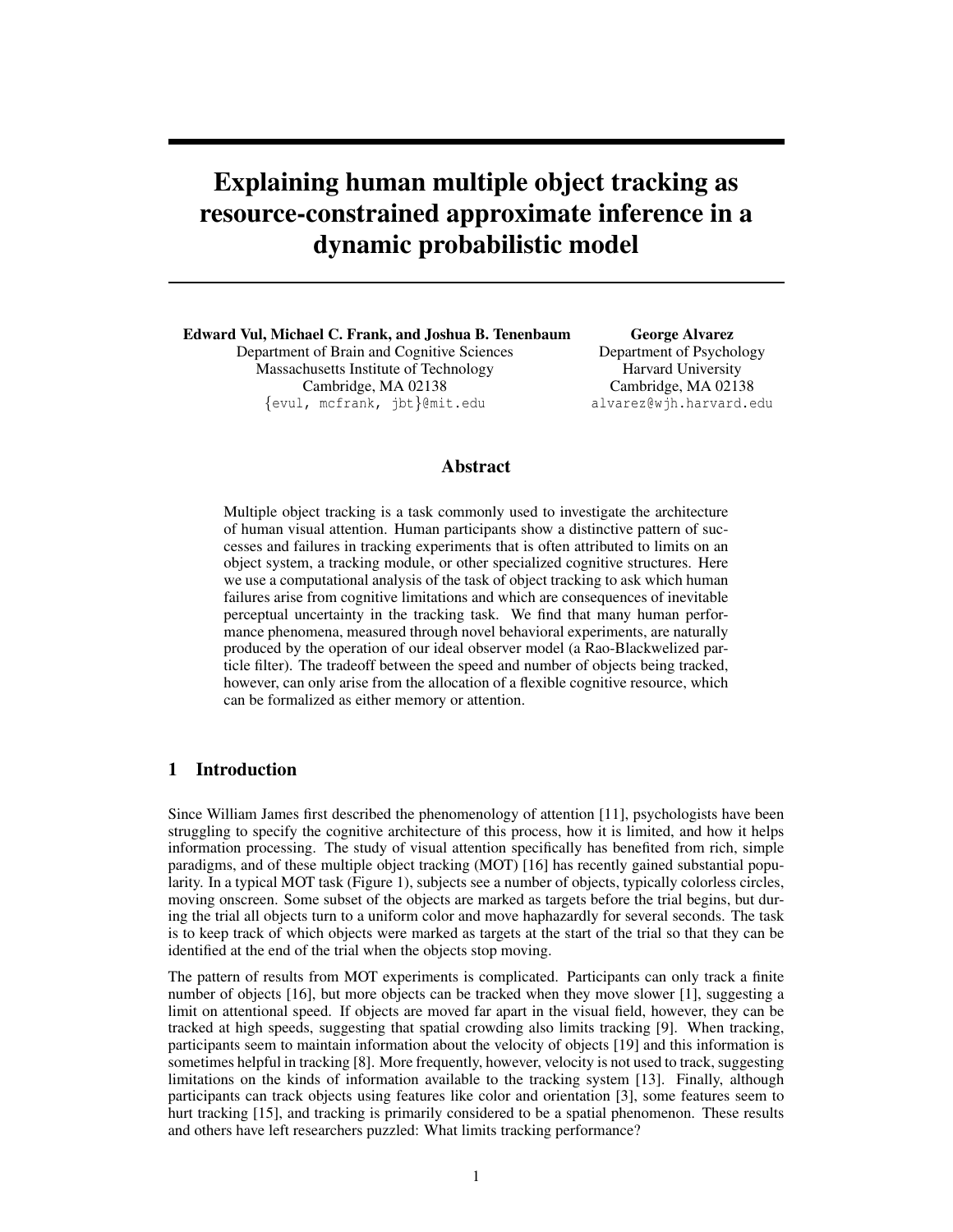

Figure 1: *Left:* A typical multiple object tracking experiment. *Right:* The generative model underlying our probabilistic tracker (see text for details).

Proposed limitations on MOT performance may be characterized along the dimensions of discreteness and flexibility. A proposal positing fixed number of slots (each holding one object) describes a discrete limitation, while proposals positing limits on attention speed or resolution are more continuous. Attention and working memory are canonical examples of flexible limitations: Based on the task, we decide where to attend and what to remember. Such cognitive limitations may be framed either as a discrete number of slots or as a continuous resource. In contrast, visual acuity and noise in velocity perception are low-level, task-independent limitations: Regardless of the task we are doing, the resolution of our retina is limited and our motion-discrimination thresholds are stable. Such perceptual limitations tend only to be continuous.

We aim to determine which MOT effects reflect perceptual, task-independent uncertainty, and which reflect flexible, cognitive limitations. Our approach is to describe the minimal computations that an ideal observer must undertake to track objects and combine available information. To the extent that an effect is not naturally explained at the computational level given only perceptual sources of uncertainty, it is more likely to reflect flexible cognitive limitations.

We propose that humans track objects in a manner consistent with the Bayesian multi-target tracking framework common in computer vision [10, 18]. We implement a variant of this tracking model using Rao-Blackwellized particle filtering and show how it can be easily adapted for a wide range of MOT experiments. This unifying model allows us to design novel experiments that interpolate between seemingly disparate phenomena. We argue that, since the effects of speed, spacing, and features arise naturally in an ideal observer with no limits on attention, memory, or number of objects that can be tracked, these phenomena can be explained by optimal object tracking given low-level, perceptual sources of uncertainty. We identify a subset of MOT phenomena that must reflect flexible cognitive resources, however: effects that manipulate the number of objects that can be tracked. To account for tradeoffs between object speed and number, a task-dependent resource constraint must be added to our model. This constraint can be interpreted as either limited attentional resolution or limited short term memory.

## 2 Optimal multiple object tracking

To track objects in a typical MOT experiment (Figure 1), at each point in time the observer must determine which of many observed objects corresponds to which of the objects that were present in the display in the last frame. Here we will formalize this procedure using a classical tracking algorithm in computer vision[10, 18].

## 2.1 Dynamics

Object tracking requires some assumptions about how objects evolve over time. Since there is no consensus on how to generate object tracking displays in the visual attention literature, we will assume simple linear dynamics, which can approximate prior experimental manipulations. Specifically, we assume that the true state of the world  $S_t$  contains information about each object being tracked (*i*): to start we consider objects defined by position  $(x_t(i))$  and velocity  $(v_t(i))$ , but we will later consider tracking objects through more complicated feature-spaces. Although we refer to position and velocity, the state actually contains two position and two velocity dimensions: one of each for x and y.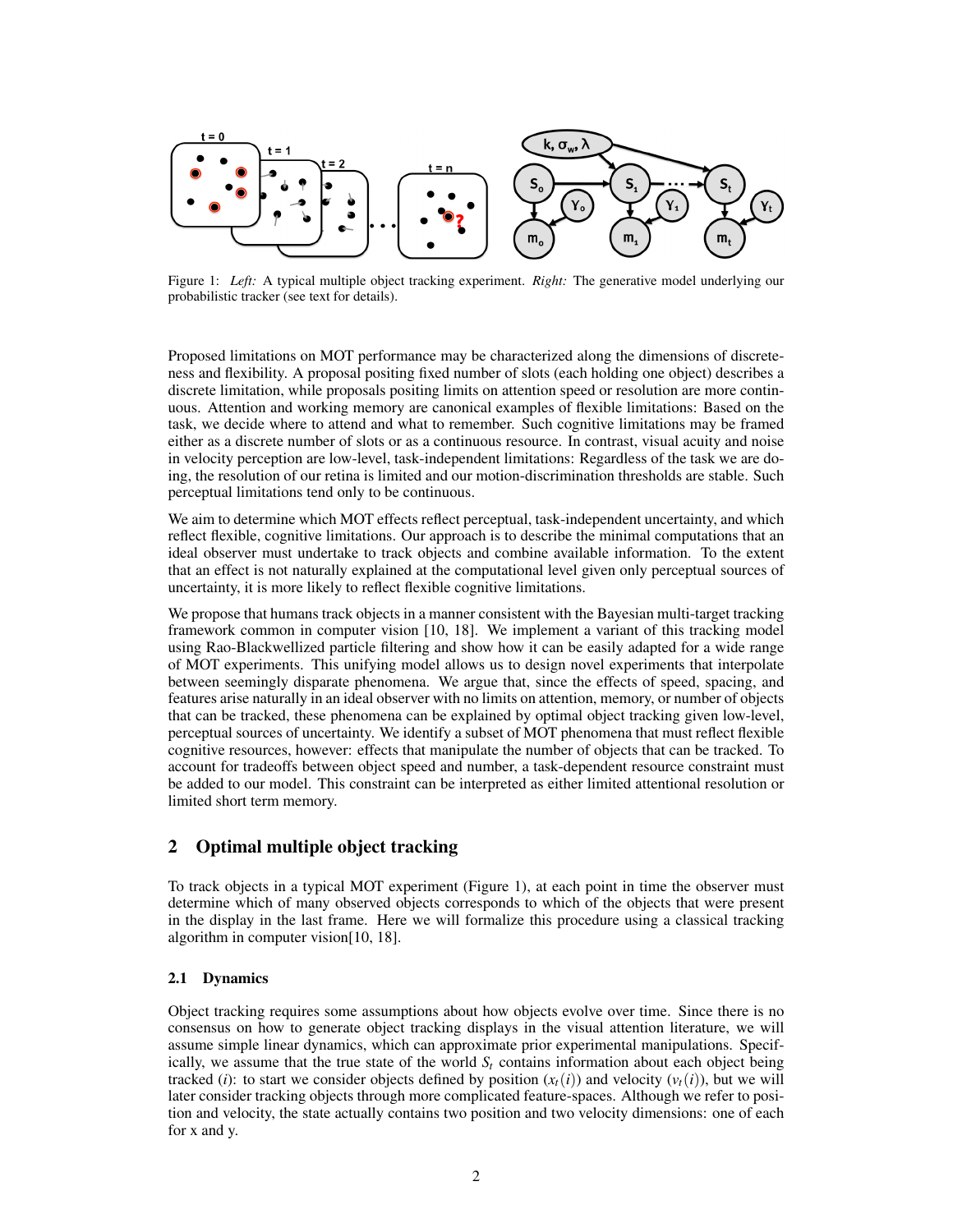$S_t$  evolves according to linear dynamics with noise. Position and velocity for x and y evolve independently according to an Ornstein-Uhlenbeck (mean-reverting) process, which can be thought of as Brownian motion on a spring, and can be most clearly spelled out as a series of equations:

$$
x_t = x_{t-1} + v_t,
$$
  
\n
$$
v_t = \lambda v_{t-1} - kx_{t-1} + w_t,
$$
  
\n
$$
w_t \sim N(0, \sigma_w)
$$
\n(1)

where x and v are the position and velocity at time  $t$ ;  $\lambda$  is an inertia parameter constrained to be between 0 and 1; *k* is a spring constant which produces the mean-reverting properties of the dynamics; and *w<sup>t</sup>* is random acceleration noise added at each time point which is distributed as a zero-mean Gaussian with standard deviation σ*w*.

In two dimensions, this stochastic process describes a randomly moving cloud of objects; the spring constant assures that the objects will not drift off to infinity, and the friction parameter assures that they will not accelerate to infinity. Within the range of parameters we consider, this process converges to a stable distribution of positions and velocities both of which will be normally distributed around zero. We can solve for the standard deviations for position  $(\sigma_x)$  and velocity  $(\sigma_y)$ , by assuming that the expected values of  $\sigma_x$ ,  $\sigma_y$  and their covariance will not change through an update step; thus obtaining:

$$
\sigma_x = \sqrt{\frac{(1+\lambda)\sigma_w^2}{k(\lambda-1)(2\lambda-k-2)}}\text{, and }\sigma_v = \sqrt{\frac{2\sigma_w^2}{k(\lambda-1)(2\lambda-k+2)}},\tag{2}
$$

respectively. Because these terms are familiar in the human multiple object tracking literature, for the rest of this paper we will describe the dynamics in terms of the spatial extent of the cloud of moving dots (σ<sub>*x*</sub>), the standard deviation of the velocity distribution (σ<sub>*v*</sub>), and the inertia parameter ( $\lambda$ ; solving for *k* and  $\sigma_w$  to generate dynamics and track objects).

#### 2.2 Probabilistic model

The goal of an object tracking model is to track the set of *n* objects in *S* over a fixed period from  $t_0$  to  $t_m$ . For our model, we assume observations  $(m_t)$  at each time *t* are noisy measurements of the true state of the world at that time  $(S_t)$ . In other words, our tracking model is a stripped-down simplification of tracking models commonly used in computer vision because we do not track from *noisy images*, but instead, from extracted position and velocity estimates. The observer must estimate  $S_t$  based on the current, and previous measurements, thus obtaining  $\hat{S}_t$ . However, this task is complicated by the fact that the observer obtains an unlabeled bag of observations (*mt*), and does not know which observations correspond to which objects in the previous state estimate *S*ˆ *<sup>t</sup>*−1. Thus, the observer must not only estimate  $S_t$ , but must also determine the data assignment of observations to objects — which can be described by a permutation vector γ*<sup>t</sup>* .

Since we assume independent linear dynamics for each individual object, then conditioned on  $\gamma$ , we can track each individual object via a Kalman filter. That is, what is a series of unlabeled bags of observations when data assignments were unknown, becomes a set of individuated time-series — one for each object — in which each point in time contains only a single observation when conditioned on the data assignment. The Kalman filter will be updated via transition matrix *A*, according to  $S_t = AS_{t-1} + W_t$ , and state perturbations *W* are distributed with covariance  $Q$  (*A* and  $Q$ can be derived straight-forwardly from the dynamics in Eq. 1; see Supplementary Materials).

Inference about both the state estimate and the data assignment can proceed by predicting the current location for each object, which will be a multivariate normal distribution with mean predicted state  $\hat{S}_{t|t-1} = A\hat{S}_{t-1}$  and predicted estimate covariance  $G_{t|t-1} = AG_{t-1}A' + Q$ . From these predictions, we can define the probability of a particular data assignment permutation vector as:

$$
P(\gamma_t|S_t, G_t, M_t) = \prod_i P(\gamma_t(i)|\hat{S}_{t|t-1}(i), G_{t|t-1}(i), M_t(i)), \text{ where}
$$
  
\n
$$
P(\gamma i|\hat{S}_{t|t-1}(i), G_{t|t-1}(i)) = N(m_t(\gamma(i)); \hat{S}_{t|t-1}(i), G_{t|t-1}(i) + M_t(\gamma(i)))
$$
\n(3)

where the posterior probability of a particular  $\gamma$  value is determined by the Gaussian probability density, and  $M_t(j)$  is the covariance of measurement noise for  $m_t(j)$ . Because an observation can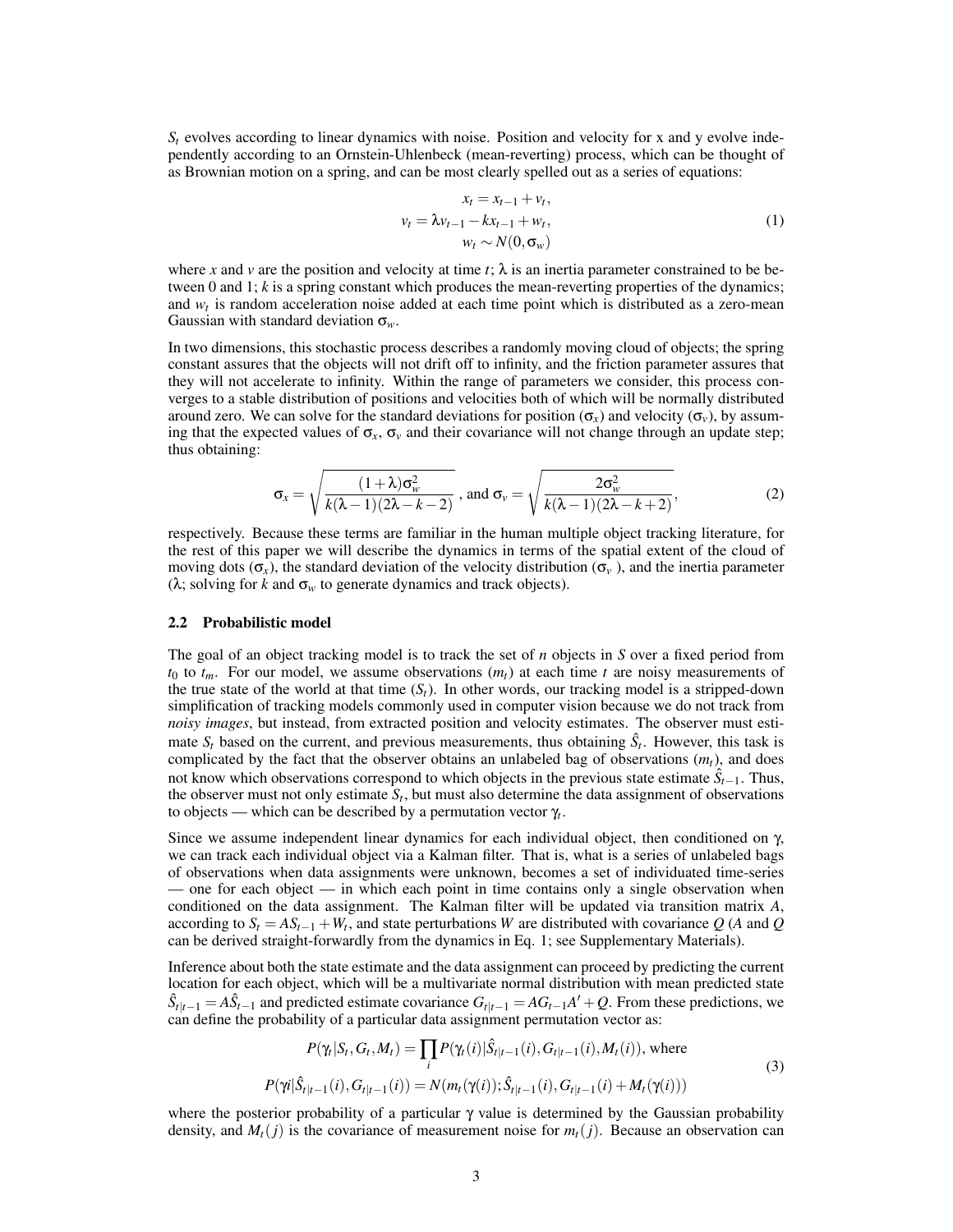arise from only one object, mutual exclusivity is built into this conditional probability distribution — this complication makes analytical solutions impossible, and the data assignment vector,  $\gamma$ , must be sampled. However, given an estimate of γ, an estimate of the current state of the object is given by the Kalman state update ([12]; see Supplementary Materials).

## 2.3 Inference

To infer the state of the tracking model described above, we must sample the data-association vector, γ, and then the rest of the tracking may proceed analytically. Thus, we implement a Rao-Blackwelized particle filter [6]: each particle corresponds to one sampled  $\gamma$  vector and contains the analytically computed state estimates for each of the objects, conditioned on that sampled γ vector. Thus, taken together, the particles used for tracking (in our case we use 50, but see Section 3.4 for discussion) approximate the joint probability distribution over γ and *S*.

In practice, we sample  $\gamma$  with the following iterative procedure. First, we sample each component of γ independently of all other γ components (as in PMHT [18]). Then, if the resulting γ vector contains conflicts that violate the mutual exclusivity of data assignments, a subset of  $\gamma$  is resampled. If this resampling procedure fails to come up with an assignment vector that meets the mutual exclusivity, we compute the combinatoric expansion of the permutation of the conflicted subset of γ and sample assignments within that subset from the combinatoric space. This procedure is very fast when tracking is easy, but can slow down when tracking is hard and the combinatoric expansion is necessary.

## 2.4 Perceptual uncertainty

In order to determine the limits on optimal tracking in our model, we must know what information human observers have access to. We assume that observers know the summary statistics of the cloud of moving dots (their spatial extent, given by  $\sigma_x$ , and their velocity distribution,  $\sigma_y$ ). We also start with the assumption that they know the inertia parameter  $(\lambda;)$  however, this assumption will be questioned in section 3.2). Given a perfect measurement of  $\sigma_x$ ,  $\sigma_y$ , and  $\lambda$ , observers will thus know the dynamics by which the objects evolve.

We must also specify the low-level, task-independent noise for human observers. We assume that noise in observing the positions of objects ( $\sigma_{mx}$ ) is given by previously published eccentricity scaling parameters,  $\sigma_{mx}(x) = c(1+0.42x)$  (from [5]), where *c* is uncertainty in position. We use  $c = 0.08$ (standard deviation in degrees visual angle) throughout this paper. We also assume that observations of speed are corrupted by Weber-scaled noise with some irreducible uncertainty (*a*):  $\sigma_{mv}(v) = a + bv$ , setting  $a = 0.01$  and  $b = 0.05$  (*b* is the weber fraction as measured in [17]).

## 3 Results

#### 3.1 Tracking through space

When objects move faster, tracking them is harder [1], suggesting to researchers that an attentional speed limit may be limiting tracking. However, when objects cover a wider area of space (when they move on a whole field display), they can be tracked more easily at a given speed, suggesting that crowding rather than speed is the limiting factor [9].

Both of these effects are predicted by our model: both the speed and spatial separation of objects alter the uncertainty inherent in the tracking task. When objects move faster (greater  $\sigma_v$ ) predictions about about where objects will be on the next time-step have greater uncertainty: the covariance of the predicted state (*Gt*|*t*−<sup>1</sup> ) has greater entropy and inference about which observation arose from which object (γ) is less certain and more prone to errors. Additionally, even at a given speed and inertia, when the spatial extent  $(\sigma_x)$  is smaller, objects are closer together. Even given a fixed uncertainty about where in space an object will end up, the odds of another object appearing therein is greater, again limiting our ability to infer γ. Thus, both increasing velocity variance and decreasing spatial variance will make tracking harder, and to achieve a particular level of performance the two must trade off.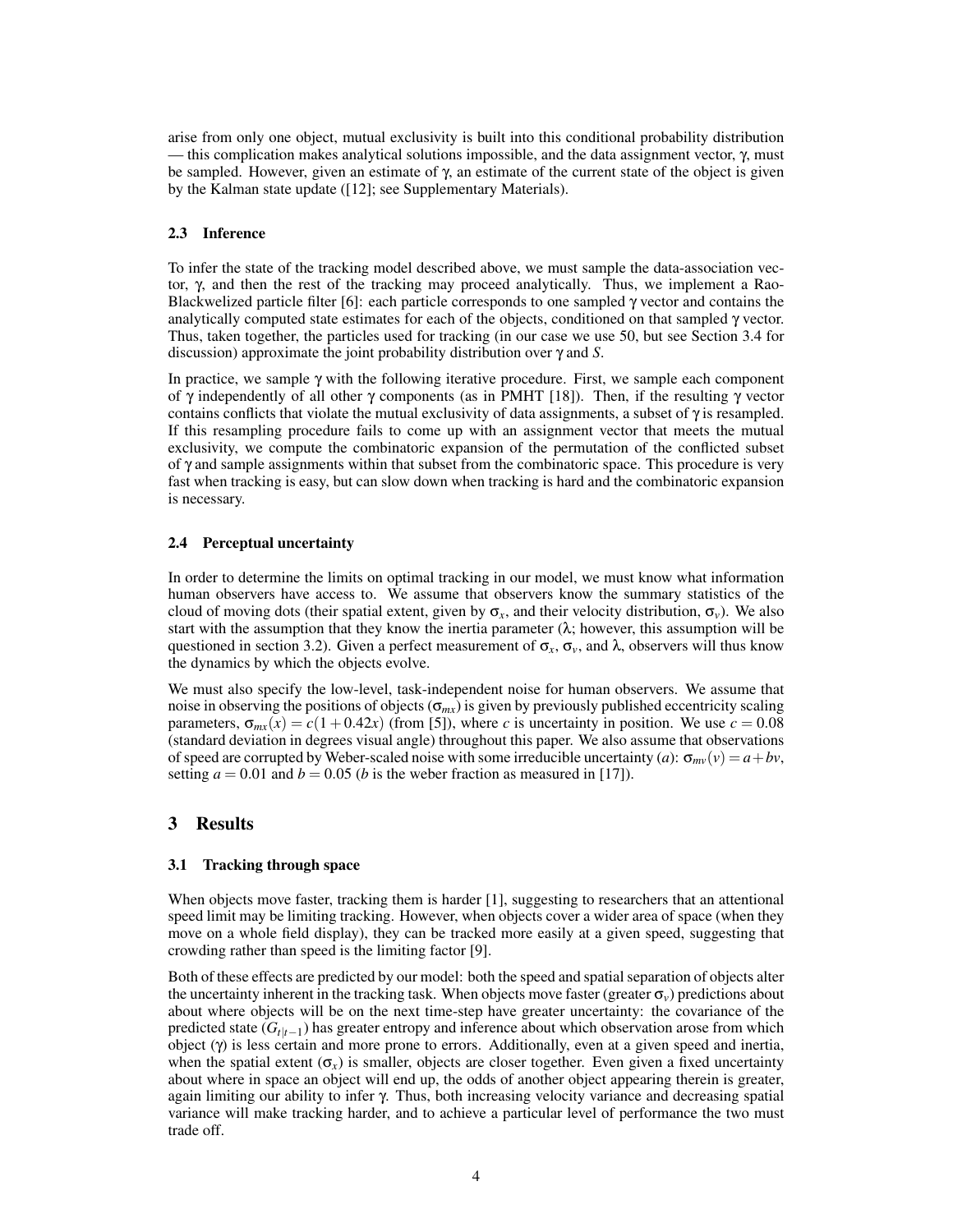

Figure 2: *Top:* Stimuli and data from [9] — when objects are tracked over the whole visual field, they can move at greater speed to achieve a particular level of accuracy. *Bottom-Left:* Our own experimental data in which subjects set a "comfortable" spacing for tracking 3 of 6 objects at a particular speed. *Bottom-Middle:* Model accuracy for tracking 3 of 6 objects as a function of speed and spacing. *Bottom-Right:* Model "settings" — (85% accuracy) threshold spacing for a particular speed. See text for details.

We show the speed-space tradeoff in both people and our ideal tracking model. We asked 10 human observers to track 3 of 6 objects moving according to the dynamics described earlier. Their goal was to adjust the difficulty of the tracking task so that they could track the objects for 5 seconds. We told them that sometimes tracking would be too hard and sometimes too easy, and they could adjust the difficulty by hitting one button to make the task easier and another button to make it harder.<sup>1</sup> Making the task easier or harder amounted to moving the objects farther apart or closer together by adjusting  $\sigma_x$  of the dynamics, while the speed  $(\sigma_y)$  stayed constant. We parametrically varied  $\sigma_y$ between 0.01 and 0.4, and could thus obtain an *iso-difficulty* curve for people making settings of σ*<sup>x</sup>* as a function of  $\sigma_v$  (2).

To elicit predictions from our model on this task we simulated 5 second trials where the model had to track 3 of 6 objects, and measured accuracy across 15 spacing intervals ( $\sigma_x$  between 0.5 and 4.0 degrees visual angle), crossed with 11 speeds (σ*<sup>v</sup>* between 0.01 and 0.4). At each point in this speedspace grid, we simulated 250 trials, to measure mean tracking accuracy for the model. The resulting accuracy surface is shown in Figure 2 — an apparent tradeoff can be seen, when objects move faster, they must be farther apart to achieve the same level of accuracy as when they move slower.

To make the model generate thresholds of  $\sigma_x$  for a particular  $\sigma_y$ , as we had human subjects do, we fit psychometric functions to each cross-section through the accuracy surface, and used the psychometric function to predict settings that would achieve a particular level of accuracy (one such psychometric function is shown in red on the surface in Figure  $2$ . The plot in Figure 2 shows the model setting for the 0.85 accuracy mark; the upper and lower error bounds represent the settings to achieve an accuracy of 0.8 and 0.9, respectively (in subsequent plots we show only the 0.85 threshold for simplicity). As in the human performance, there is a continuous tradeoff: when objects are faster, spacing must be wider to achieve the same level of difficulty.

<sup>&</sup>lt;sup>1</sup>The correlation of this method with participants' objective tracking performance was validated by [1].

<sup>&</sup>lt;sup>2</sup>We used the Weibull cumulative density as our psychometric function  $p = 1 - \exp(x/x_{crit})^s$ , where *x* is the stimulus dimension which, which covaries positively with performance (either  $\sigma_x$ , or  $1/\sigma_y$ ),  $x_{crit}$  is the location term, and *s* is the scale, or slope, parameter. We obtained the MAP estimate of both parameters of the Weibull density function, and predicted the model's 85% threshold (blue plane in Figure 2) from the inverse of the psychometric function:  $x = -x_{crit} \ln(1-p)^{1/s}$ .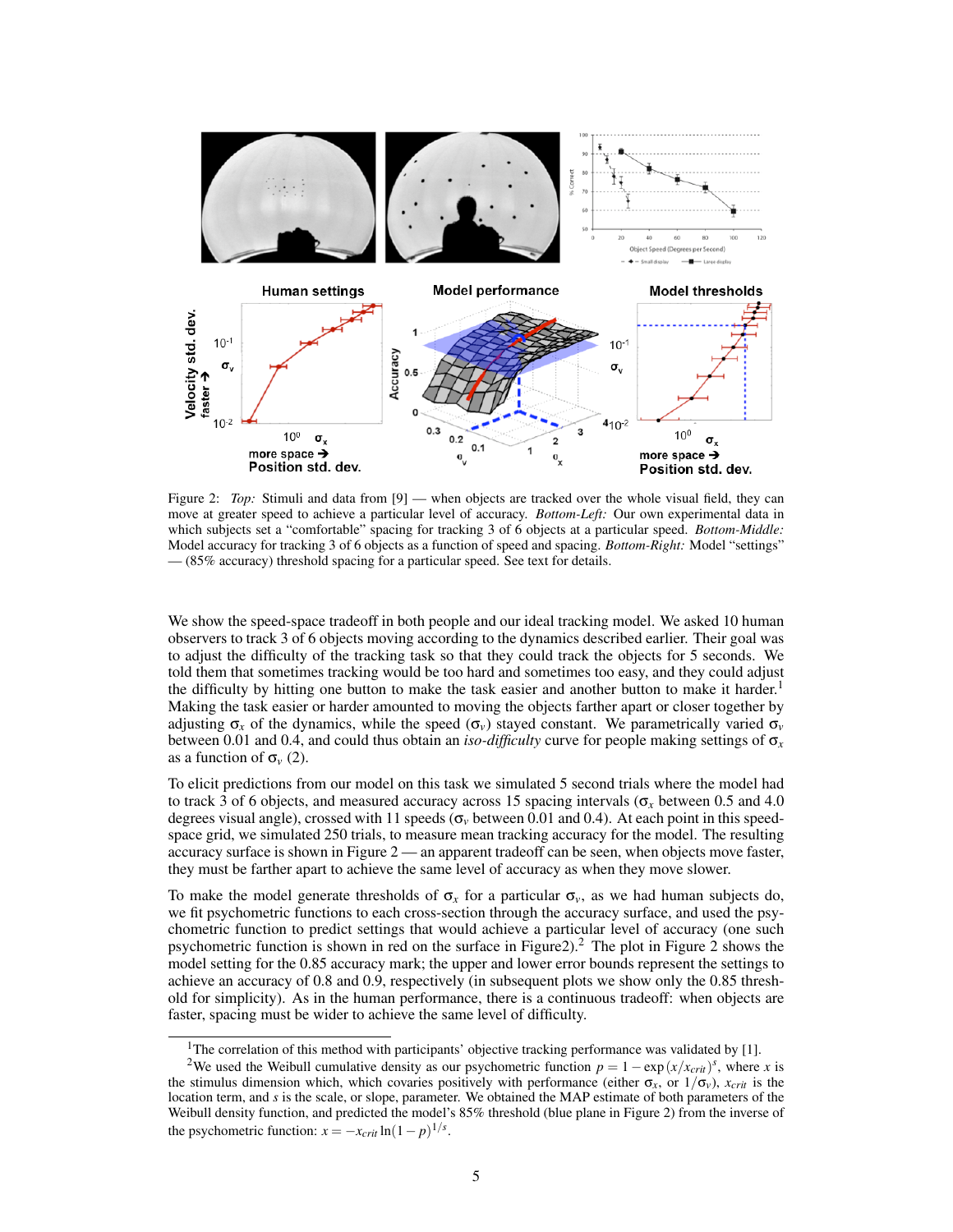

Figure 3: *Left:* Human speed-space tradeoff settings do not vary for different physical inertias. *Middle panels:* This is the case for the ideal model with no knowledge of inertia, but not so for the ideal model with perfect knowledge of inertia. *Right:* This may be the case because it is safer to assume a lower inertia: tracking is worse if inertia is assumed to be higher than it is (red) than vice versa (green).

#### 3.2 Inertia

It is disputed whether human observers use velocity to track[13]. Nonetheless, it is clear that adults, and even babies, know something about object velocity [19]. The model we propose can reconcile these conflicting findings.

In our model, knowing object velocity means having an accurate  $\sigma_v$  term for the object: an estimate of how much distance it might cover in a particular time step. Using velocity trajectories to make predictions about future states also requires that people know the inertia term. Thus, the degree to which trajectories are used to track is a question about the inertia parameter  $(\lambda)$  that best matches human performance. Thus far we have assumed that people know  $\lambda$  perfectly and use it to predict future states, but this need not be the case. Indeed, while the two other parameters of the dynamics — the spatial extent  $(\sigma_x)$  and velocity distribution  $(\sigma_y)$  — may be estimated quickly and efficiently from a brief observation of the tracking display, inertia is more difficult to estimate. Thus, observers may be more uncertain about the inertia, and may be more likely to guess it incorrectly. (Under our model, a guess of  $\lambda = 0$  corresponds to tracking without any velocity information.)

We ran an experiment to assess what inertia parameter best fits human observers. We asked subjects to set iso-difficulty contours as a function of the underlying inertia  $(\lambda)$  parameter, by using the same difficulty-setting procedure described earlier. An ideal observer who knows the inertia perfectly will greatly benefit from displays with high inertia in which uncertainty will be low, and will be able to track with the same level of accuracy at greater speeds given a particular spacing. However, if inertia is incorrectly assumed to be zero, high- and low-inertia iso-difficulty contours will be quite similar (Figure 3). We find that in human observers, iso-difficulty contours for  $\lambda = 0.7$ ,  $\lambda = 0.8$ , and  $\lambda = 0.9$ , are remarkably similar — consistent with observers assuming a single, low, inertia term.

Although these results corroborate previous findings that human observers do not seem to use trajectories to track, there is evidence that sometime people *do* use trajectories. These variations in observers' assumptions about inertia may be attributable to two factors. First, most MOT experiments including rather sudden changes in velocity from objects bouncing off the walls or simply as a function of their underlying dynamics. Second, under uncertainty about the inertia underlying a particular display, an observer is better off underestimating rather than overestimating. Figure 3 shows the decrement in performance as a function of a mismatch of the observers' assumed inertia to that of the tracking display.

## 3.3 Tracking through feature space

In addition to tracking through space, observers can also track objects through feature domains. For example, experimental participants can track two spatially superimposed gratings based on their slowly varying colors, orientations or spatial frequencies [3].

We can modify our model to track in feature space by adding new dimensions corresponding to the features being tracked. Linear feature dimensions like the log of spatial frequency can be treated exactly like position and velocity. Circular features like hue angle and orientation require a slight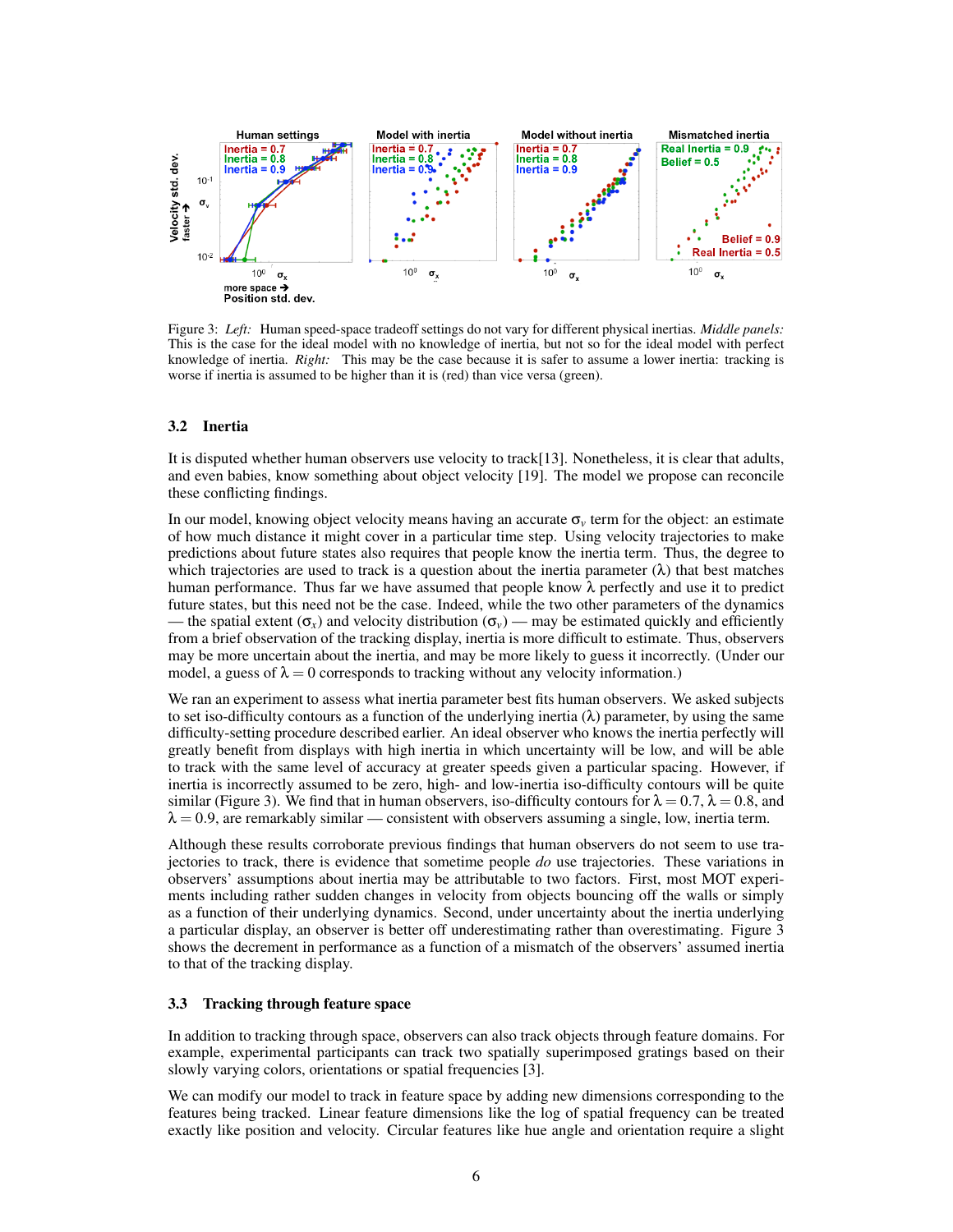

Figure 4: *Left:* When object color drifts more slowly over time (lower σ*c*), people can track objects more effectively. *Right:* Our tracking model does so as well (observation noise for color σ*mc* in the model was set to  $0.02\pi$ )

modification: we pre-process the state estimates and observations via modulus to preserve their circular relationship and the linear the Kalman update. With this modification, the linear Kalman state update can operate on circular variables, and our basic tracking model can track colored objects with a high level of accuracy when they are superimposed ( $\sigma_x = \sigma_y = 0$ , Figure 4).

We additionally tested the novel prediction from our model that human observers can combine the information available from space and features for tracking. Nine human observers made iso-difficulty settings as described above; however, this time each object had a color and we varied the color drift rate ( $\sigma_c$ ) on hue angle. Figure 4 shows subjects' settings of  $\sigma_x$  as a function of  $\sigma_y$  and  $\sigma_c$ . When color changes slowly, observers can track objects in a smaller space at a given velocity. Figure 4 also shows that the pattern of thresholds from the model in the same task match those of the experimental participants. Thus, not only can human observers track objects in feature space, they can combine both spatial location and featural information, and additional information in the feature domain allows people to track successfully with less spatial information, as argued by [7].

#### 3.4 Cognitive limitations

Thus far we have shown that many human failures in multiple object tracking do not reflect cognitive limitations on tracking, but are instead a consequence of the structure of the task and the limits on available perceptual information. However, a limit on the number of objects that may be tracked [16] cannot be accounted for in this way. Observers can more easily track 4 of 16 objects at a higher speed than 8 of 16 objects (Figure 5), even though the stimulus presentation is identical in both cases [1]. Thus, this limitation must be a consequence of uncertainty that may be modulated by task — a flexible resource [2].

Within our model, there are two plausible alternatives for what such a limited resource may be: visual attention, which improves the fidelity of measurements; or memory, which enables more or less noiseless propagation of state estimates through time<sup>3</sup>. In both cases, when more objects are tracked, less of the resource is available for each object, resulting in an increase of noise and uncertainty. At a superficial level, both memory and attention resources amount to a limited amount of gain to be used to reduce noise. Given the linear Kalman filtering computation we have proposed as underlying tracking, equal magnitude noise in either will have the same effects. Thus, to avoid the complexities inherent in allocating attention to space, we will consider memory limitations, but this resource limitation can be thought of as "attention gain" as well (though some of our work suggests that memory may be a more appropriate interpretation).

We must decide on a linking function between the covariance *U* of the memory noise, and the number of objects tracked. It is natural to propose that covariance scales positively with the number of objects tracked – that is *U* for *n* objects would be equal to  $U_n = U_1 n$ . This expression captures the idea that task modulated noise should follow the σ ∝  $\sqrt{n}$  rule, as would be the case if the state the state for a given object were stored or measured with a finite number of samples. With more samples,

<sup>&</sup>lt;sup>3</sup>One might suppose that limiting the number of particles used for tracking as in [4] and [14], might be a likely resource capacity; however, in object tracking, having more particles produces a benefit only insofar as future observations might disambiguate previous inferences. In multiple object tracking with uniform dots (as is the case in most human experiments) once objects have been mis-associated, no future observations can provide evidence of a mistake having been made in the past; and as such, having additional particles to keep track of low-probability data associations carries no benefit.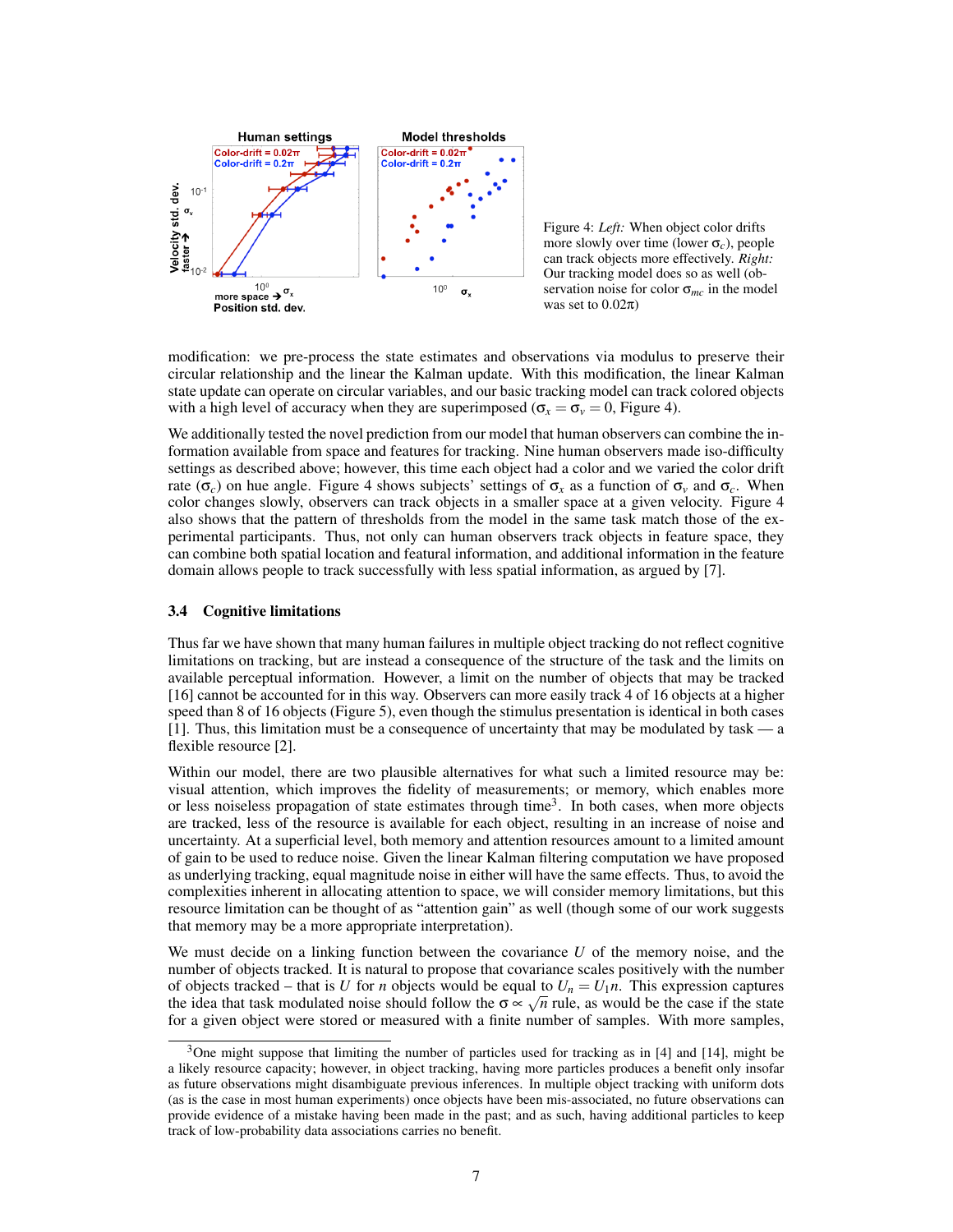

Figure 5: *Left:* When more objects are tracked (out of 16) they must move at a slower speed to reach a particular level of accuracy [1]. *Right:* Our model exhibits this effect only if task-dependent uncertainty is introduced (see text).

precision would increase; however, because the number of samples available is fixed at *c*, the number of samples per object would be *c*/*n*, giving rise to the scaling rule described above.

In Figure 5 we add such a noise-term to our model and measure performance (threshold speed —  $\sigma_v$  — for a given number of targets  $n_t$ , when spacing is fixed,  $\sigma_x = 4$ , and the total number of objects is also fixed  $n = 16$ ). The characteristic tradeoff between the number of targets, and the speed with which they may be tracked is clearly evident. Thus, while many results in MOT arise as consequences of the information available for the computational task, the speed-number tradeoff seems to be the result of a flexibly-allocated resource such as memory or attention.

## 4 Conclusions

We investigated what limitations are responsible for human failures in multiple object tracking tasks. Are such limitations discrete (like a fixed number of objects) or continuous (like memory)? Are they flexible with task (cognitive resources such as memory and attention), or are they task-independent (like perceptual noise)?

We modified a Bayes-optimal tracking solution for typical MOT experiments and implemented this solution using a Rao-Blackwellized particle filter. Using novel behavioral experiments inspired by the model, we showed that this ideal observer exhibits many of the classic phenomena in multiple object tracking given only perceptual uncertainty (a continuous, task-independent source of limitation). Just as for human observers, tracking in our model is harder when objects move faster or are closer together; inertia information is available, but may not be used; and objects can be tracked in features as well as space. However, effects of the number of objects tracked do not arise from perceptual uncertainty alone. To account for the tradeoff between the number of objects tracked and their speed, a task-dependent resource must be introduced – we introduce this resource as a memory constraint, but it may well be attentional gain.

Although the dichotomy of flexible, cognitive resources and task-independent, low-level uncertainty is a convenient distinction to start our analysis, it is misleading. When engaging in any real world task this distinction is blurred: people will use whatever resources they have to facilitate performance; even perceptual uncertainty as basic as the resolution of the retina becomes a flexible resource when people are allowed to move their eyes (they were not allowed to do so in our experiments). Connecting resource limitations measured in controlled experiments to human performance in the real world requires that we address not only what the structure of the task may be, but also how human agents allocate resources to accomplish this task. Here we have shown that a computational model of the multiple object tracking task can unify a large set of experimental findings on human object tracking, and most importantly, determine how these experimental findings map onto cognitive limitations. Because our findings implicate a flexible cognitive resource, the next necessary step is to investigate how people allocate such a resource, and this question will be pursued in future work.

Acknowledgments: This work was supported by ONR MURI: Complex Learning and Skill Transfer with Video Games N00014-07-1-0937 (PI: Daphne Bavelier); NDSEG fellowship to EV and NSF DRMS Dissertation grant to EV.